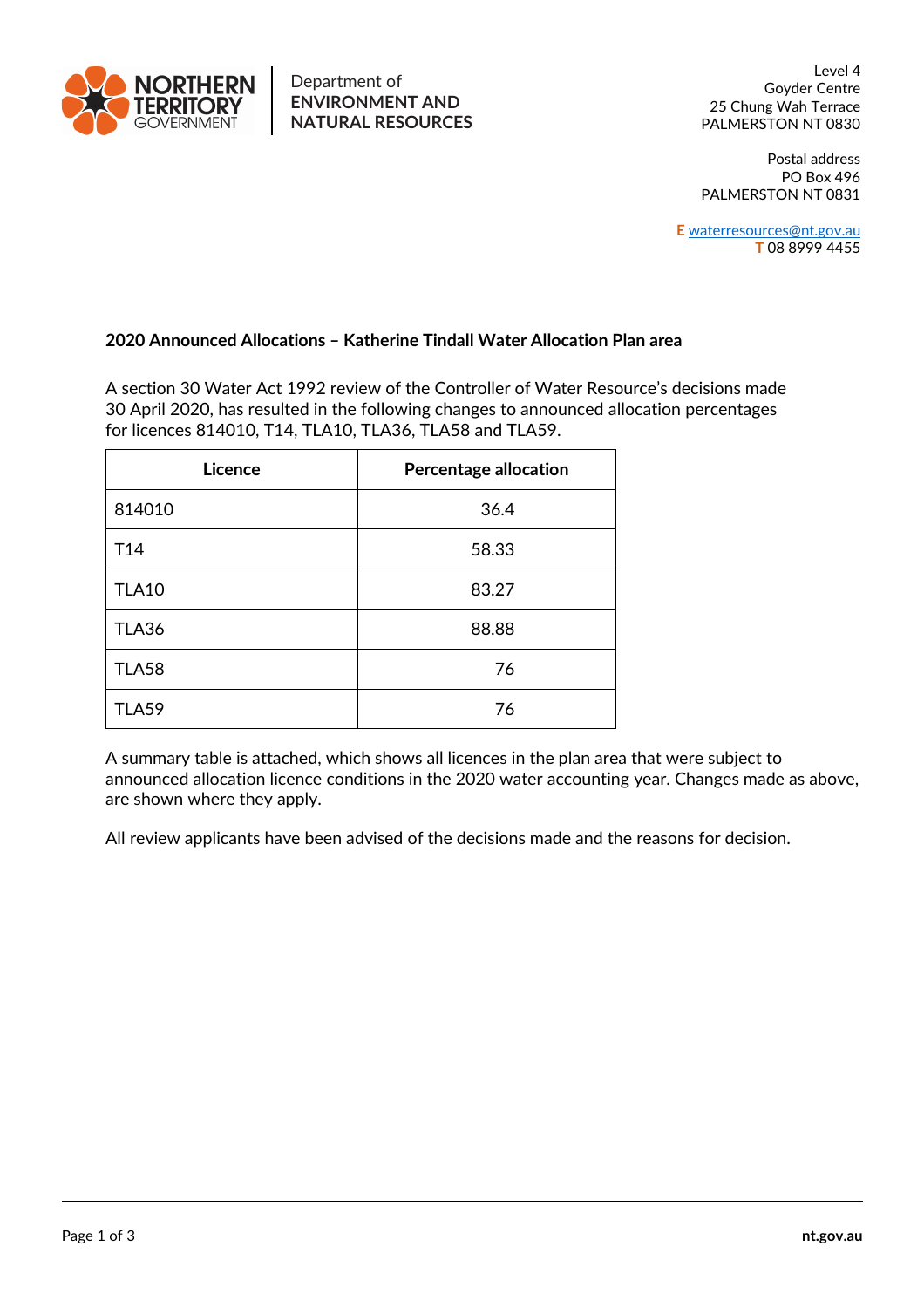## **Table: Katherine Tindall Limestone Aquifer Plan area**

| Licence         | <b>AAA Licence</b><br><b>Condition</b> | <b>Maximum</b><br><b>Licensed</b>  | <b>Announced</b><br><b>Allocation</b> | Percentage<br>allocation |
|-----------------|----------------------------------------|------------------------------------|---------------------------------------|--------------------------|
|                 |                                        | <b>Entitlement (ML)</b><br>2020 21 | (ML)<br>2020 21                       |                          |
| T <sub>2</sub>  | 2.3                                    | 1,830                              | 650                                   | 36                       |
| T <sub>3</sub>  | 2.3                                    | 3,175                              | 1,050                                 | 33                       |
| T <sub>8</sub>  | 2.3                                    | 582                                | 450                                   | 77                       |
| T <sub>10</sub> | 2.3                                    | 2,500                              | 1,100                                 | 44                       |
| T <sub>14</sub> | 2.3                                    | 4,080                              | 2,380 2,000                           | 58.33 49                 |
| T <sub>18</sub> | 2.3                                    | 700                                | 300                                   | 43                       |
| <b>TLA01</b>    | 2.3                                    | 4,076                              | 4,076                                 | 100                      |
| <b>TLA10</b>    | 2.3                                    | 1,937                              | 1,613 1,400                           | 83.2772                  |
| <b>TLA12</b>    | 2.3                                    | 351                                | 110                                   | 31                       |
| <b>TLA13</b>    | 2.3                                    | 554                                | 554                                   | 100                      |
| <b>TLA14</b>    | 2.3                                    | 2,292                              | 1,100                                 | 48                       |
| <b>TLA16</b>    | 2.3                                    | 551                                | 220                                   | 40                       |
| <b>TLA18</b>    | 2.3                                    | 765                                | 765                                   | 100                      |
| <b>TLA20</b>    | 2.3                                    | 63                                 | 30                                    | 48                       |
| TLA21           | 2.3                                    | 212.8                              | 40                                    | 19                       |
| <b>TLA22</b>    | 2.3                                    | 42.8                               | 5                                     | 12                       |
| <b>TLA23</b>    | 2.3                                    | 85                                 | 50                                    | 59                       |
| <b>TLA24</b>    | 2.3                                    | 165                                | 20                                    | 12                       |
| <b>TLA26</b>    | 2.3                                    | 465                                | 140                                   | 30                       |
| <b>TLA29</b>    | 2.3                                    | 10.8                               | 10.8                                  | 100                      |
| <b>TLA30</b>    | 2.3                                    | 203                                | 50                                    | 25                       |
| <b>TLA31</b>    | 2.3                                    | 630                                | 250                                   | 40                       |
| <b>TLA32</b>    | 2.3                                    | 895                                | 805                                   | 90                       |
| <b>TLA34</b>    | 2.3                                    | 137                                | 137                                   | 100                      |
| <b>TLA35</b>    | 2.3                                    | 42                                 | 25                                    | 60                       |
| TLA36           | 2.3                                    | $\overline{72}$                    | 6420                                  | 88.8828                  |
| <b>TLA37</b>    | 2.3                                    | 49                                 | 20                                    | 41                       |
| <b>TLA38</b>    | 2.3                                    | 10                                 | 5                                     | 50                       |
| <b>TLA39</b>    | 2.3                                    | 519                                | 300                                   | 58                       |
| <b>TLA40</b>    | 2.3                                    | 11                                 | 11                                    | 100                      |
| <b>TLA41</b>    | 2.3                                    | 247                                | 70                                    | 28                       |
| <b>TLA42</b>    | 2.3                                    | 46                                 | 20                                    | 43                       |
| <b>TLA45</b>    | 2.3                                    | 31                                 | 31                                    | 100                      |
| <b>TLA46</b>    | 2.3                                    | 9                                  | 9                                     | 100                      |
| <b>TLA48</b>    | 2.3                                    | 21                                 | 21                                    | 100                      |
| <b>TLA50</b>    | 2.3                                    | 467                                | 467                                   | 100                      |
| <b>TLA51</b>    | 2.3                                    | 17                                 | 14                                    | 82                       |
| <b>TLA53</b>    | 2.3                                    | 9                                  | 9                                     | 100                      |
| <b>TLA54</b>    | 2.3                                    | 38                                 | 38                                    | 100                      |
| <b>TLA56</b>    | 2.3                                    | 10                                 | 10                                    | 100                      |